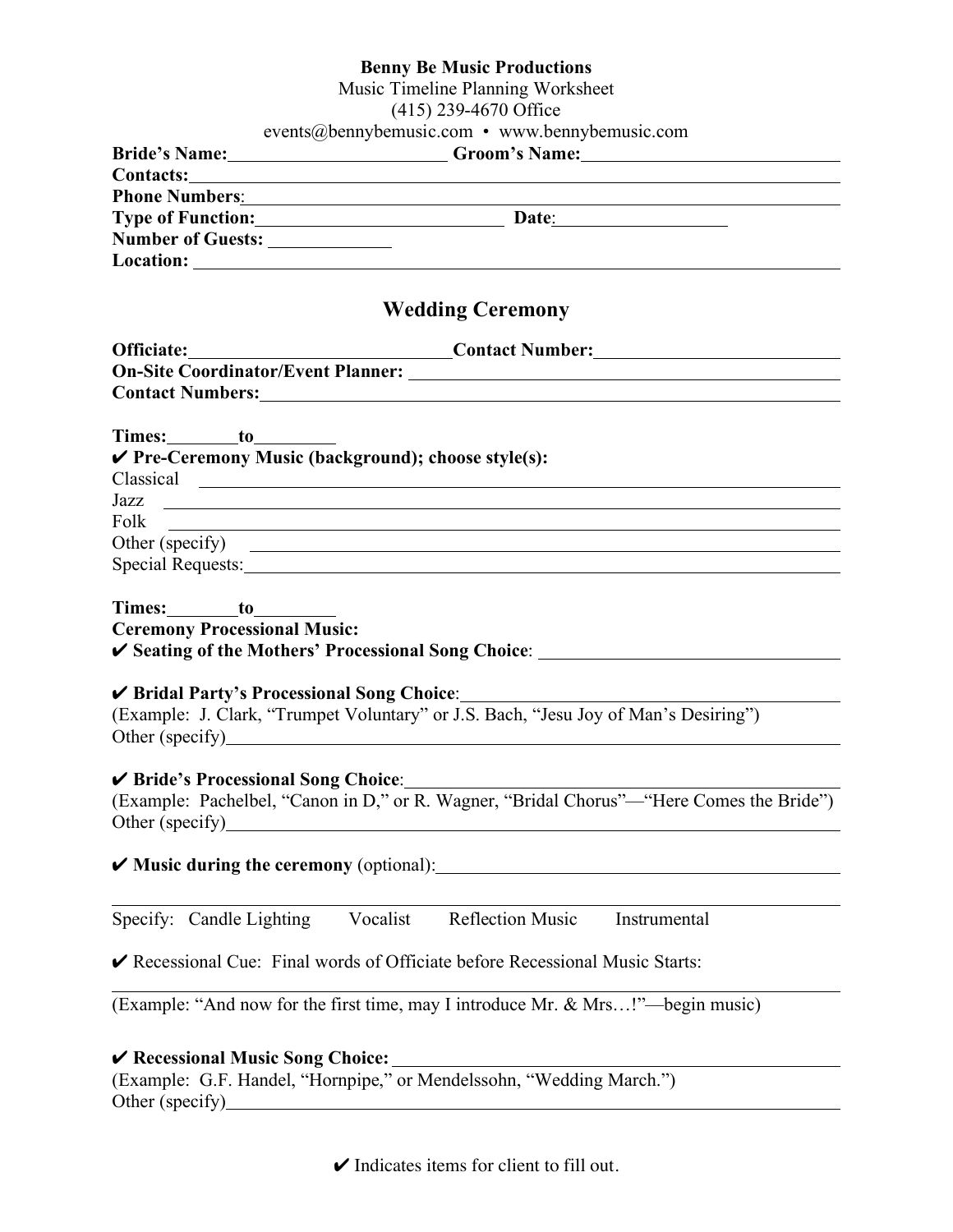### **Benny Be Music Productions**

Music Timeline Planning Worksheet (415) 239-4670 Office events@bennybemusic.com • www.bennybemusic.com **Wedding Reception**

| ✔ Cocktail Background Music; choose style(s):                                                                                                                                            |
|------------------------------------------------------------------------------------------------------------------------------------------------------------------------------------------|
|                                                                                                                                                                                          |
|                                                                                                                                                                                          |
| Times:<br><b>Wedding Party Arrival and Introduction</b><br>Introduce: Bride and Groom?<br>V Bride and Groom announced as: 1986 and Stroman Manual Assembly Bride and Groom announced as: |
|                                                                                                                                                                                          |
|                                                                                                                                                                                          |
|                                                                                                                                                                                          |
|                                                                                                                                                                                          |
| $\checkmark$ Will there be a blessing/name of person? Y / N :                                                                                                                            |
|                                                                                                                                                                                          |
|                                                                                                                                                                                          |
| ✔ Dinner Background Music<br>Classical Soft Contemporary Folk Jazz                                                                                                                       |
| <b>∕ Toasts</b> - Do you wish to have the toast before, during, or after dinner?                                                                                                         |
| (If dinner is a buffet then toast can only happen before or after dinner)                                                                                                                |
| $\checkmark$ Best Man (name) Y / N :                                                                                                                                                     |
| $\blacktriangleright$ Maid-of-Honor (name) Y / N :                                                                                                                                       |
|                                                                                                                                                                                          |
|                                                                                                                                                                                          |
|                                                                                                                                                                                          |
| ✔ If yes, then open it to the Floor -or- keep it to Close Family and Bridal Party?                                                                                                       |

 $\checkmark$  Indicates items for client to fill out.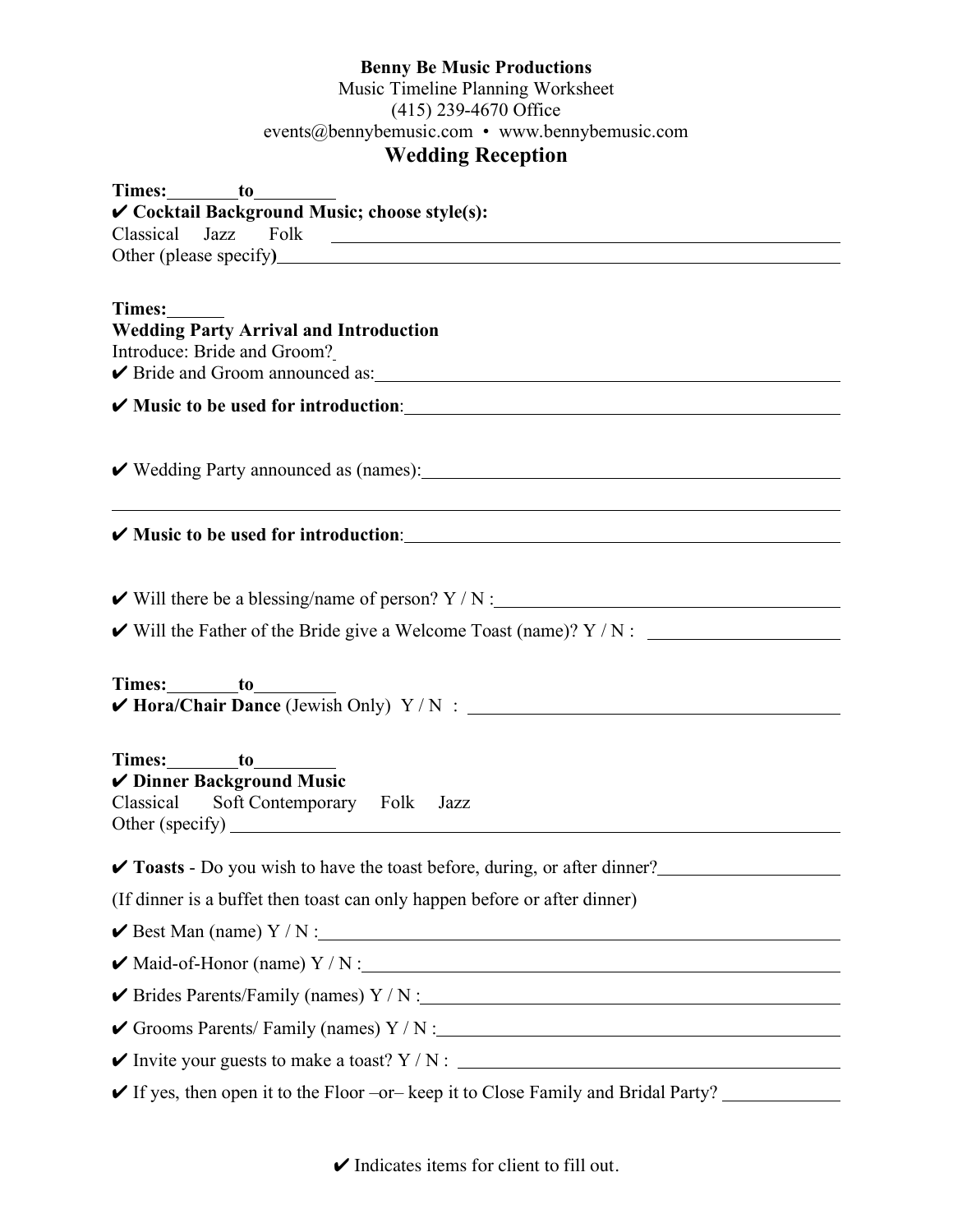### **Benny Be Music Productions**

#### Music Timeline Planning Worksheet

(415) 239-4670 Office

### events@bennybemusic.com • www.bennybemusic.com

**Time:**

✔ **First Dance Song** Y / N :

### ✔ **Father/Daughter Dance** Y / N :

Half Way Through Invite: Groom to escort his mother onto the floor Bridal Party Parents Guests

✔ **Mother/Son Dance** Y / N :

Half Way Through Invite: Bridal Party Parents Guests

### ✔ **Bridal Party Dance** Y / N :

(Traditionally guests join for open dancing halfway through)

## **Further Micro-Events at Wedding Reception**

| Time:<br>✔ Would you like to do a Thank You Toast? Y / N :                                                                                    |
|-----------------------------------------------------------------------------------------------------------------------------------------------|
| Time:<br>Please list specific songs (title $&$ artist) for the following:                                                                     |
| Time:                                                                                                                                         |
|                                                                                                                                               |
| Time:<br>$\blacktriangleright$ Money Dance Song(s) Y / N : $\blacksquare$<br>(Traditionally, people pin money on bride and groom for a dance) |
| Time:<br>(When parents are marrying off their last child)                                                                                     |
| Time:<br>$\checkmark$ Last Dance Y / N:                                                                                                       |
|                                                                                                                                               |
|                                                                                                                                               |
|                                                                                                                                               |

 $\triangleright$  Indicates items for client to fill out.